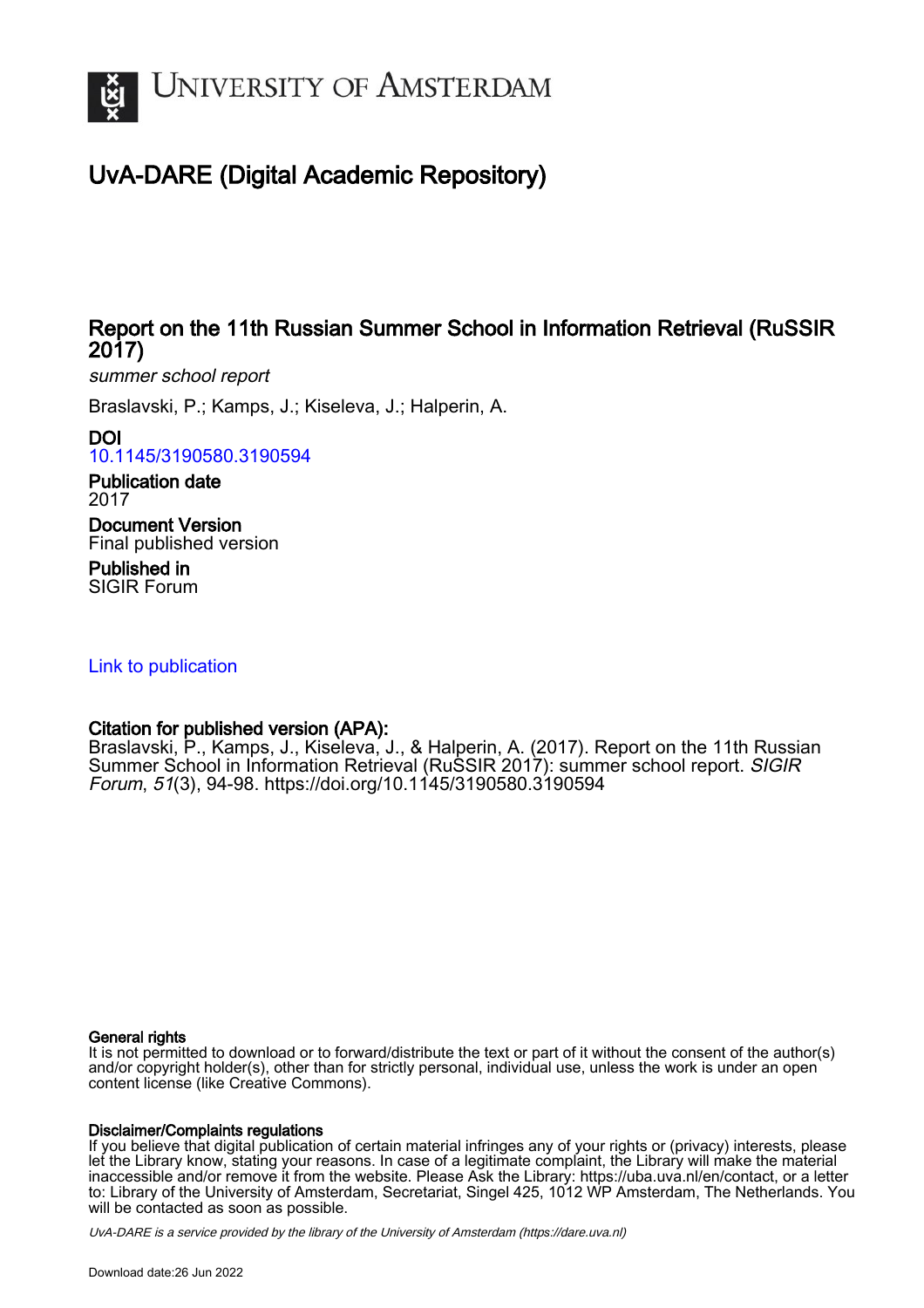# Report on the 11th Russian Summer School in Information Retrieval (RuSSIR 2017)

Pavel Braslavski† Jaap Kamps‡ Julia Kiseleva‡ Alexander Halperin†

† Ural Federal University, Russia, {Pavel.Braslavsky, Alexander.Halperin}@urfu.ru ‡ University of Amsterdam, The Netherlands, {kamps,y.kiseleva}@uva.nl

### 1 Introduction

The 11th Russian Summer School in Information Retrieval (RuSSIR 2017) was held on August 21–25 in Yekaterinburg, Russia.<sup>1</sup> The school was co-organized by Ural Federal University<sup>2</sup> and the Russian Information Retrieval Evaluation Seminar (ROMIP).<sup>3</sup>

The RuSSIR school series started in 2007 and has evolved into a renowned academic event with extensive international participation [1, 2, 3, 4]. Previously, RuSSIR has taken place in Yekaterinburg, Taganrog, Petrozavodsk, Voronezh, St. Petersburg, Yaroslavl, Kazan, Nizhny Novgorod, and Saratov. Over the years, RuSSIR courses have been taught by world-renowned researchers in Information Retrieval (IR) and related areas.

There were 91 students attending RuSSIR 2017, and about 120 participants in total (counting in students, teachers, organizers, and sponsors' representatives). The majority of participants were from Russia, there were also representatives from the Netherlands, Belarus, Austria, Italy, Latvia, Portugal, United Kingdom, Australia, and Algeria.

School participation was free of charge due to support from the school's sponsors. In addition, five international students as well as two teachers received travel support from the European Science Foundation (ESF) through ELIAS network and ACM SIGIR. Moreover, seven accommodation grants were awarded to participants by organizers.

### 2 Courses

The program of RuSSIR 2017 covered a wide variety of topics in information retrieval and cognate disciplines. This year's edition of the school had a focus on deep learning applied to texts documents, conversational data, images and video.

<sup>1</sup>http://romip.ru/russir2017/

 $^{2}$ http://www.urfu.ru/en/

 $3$ http://romip.ru/en/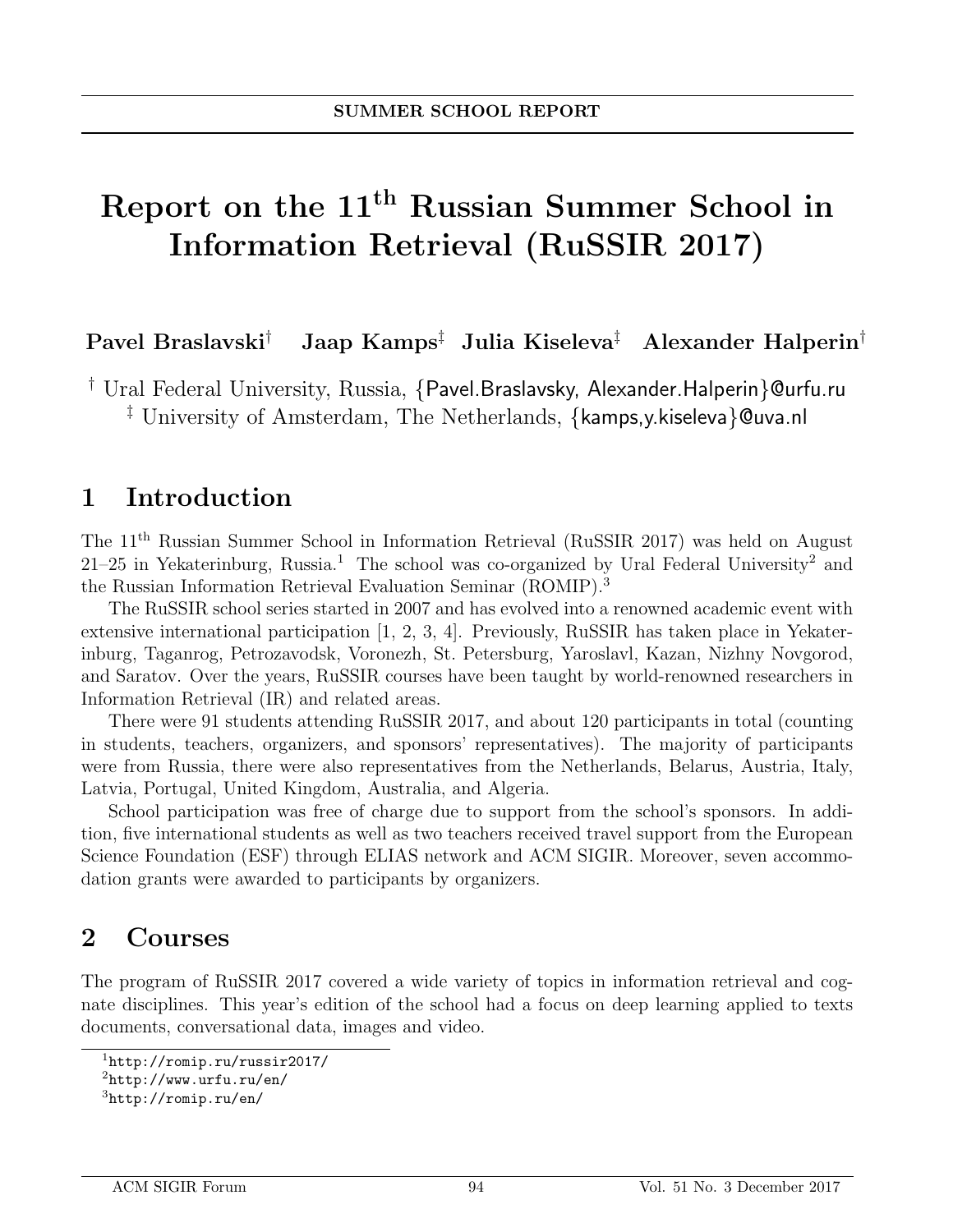### Foundations of Deep Learning – Russ Salakhutdinov (Carnegie Mellon University, USA)

Russ' lecture delivered via Skype opened the school and provided a brief survey of deep learning approaches and latest results in the field.

### Foundations of Information Retrieval and its Future – Jaap Kamps (University of Amsterdam, Netherlands)

Jaap's lecture consisted of two parts. The first was a general introduction to information retrieval, focusing on experimental IR in the Cranfield/TREC paradigm, its broader motivation as well as recent moves beyond this. The second focused on building more exact models (or data representations) of text, dealing with small, high-precision "significant word language models," as well as with massive, but task-dependent, word embeddings for text search.

#### Neural Networks for Information Retrieval – Alexey Borisov and Mostafa Deghani (University of Amsterdam, Netherlands)

The course is a version of the tutorial delivered two weeks earlier at SIGIR'2017.<sup>4</sup> The lectures provided an exhaustive overview of current tried-and-trusted neural methods in different areas of IR and how they benefit IR research. The course covered the key architectures in use, as well as the most promising future directions.

#### Deep Learning & Conversational AI – Mikhail Burtsev, Valentin Malykh, and Maxim Kretov (Moscow Institute of Physics and Technology, Russia)

The course by the iPavlov team members surveyed current state of the art in deep learning techniques for natural language understanding and generation. Special attention was paid to deep reinforcement learning, which is currently on the rise in conversational AI.

### Visual Retrieval and Mining – Stefan Rüger (The Open University,  $UK$ )

The course covered techniques and approaches to facilitate visual search engines: metadata driven retrieval; piggy-back text retrieval; automated image annotation; content-based retrieval. This course started with the core 'search by image' scenario and went further by examining the full matrix of a variety of query modes versus document types.

#### Deep Learning for Language and Vision – Efstratios Gavves (University of Amsterdam, Netherlands)

The course had a focus on application of deep learning architectures to computer vision and language modeling. In its theoretical part, the students were taught the fundamentals of deep learning and the latest, state-of-the-art models. In the practicals, the students had a chance to implement the core versions of some of the aforementioned applications.

<sup>4</sup>Tom Kenter, Alexey Borisov, Christophe Van Gysel, Mostafa Dehghani, Maarten de Rijke, and Bhaskar Mitra, SIGIR'17 Tutorial on Neural Networks for Information Retrieval, http://nn4ir.com/.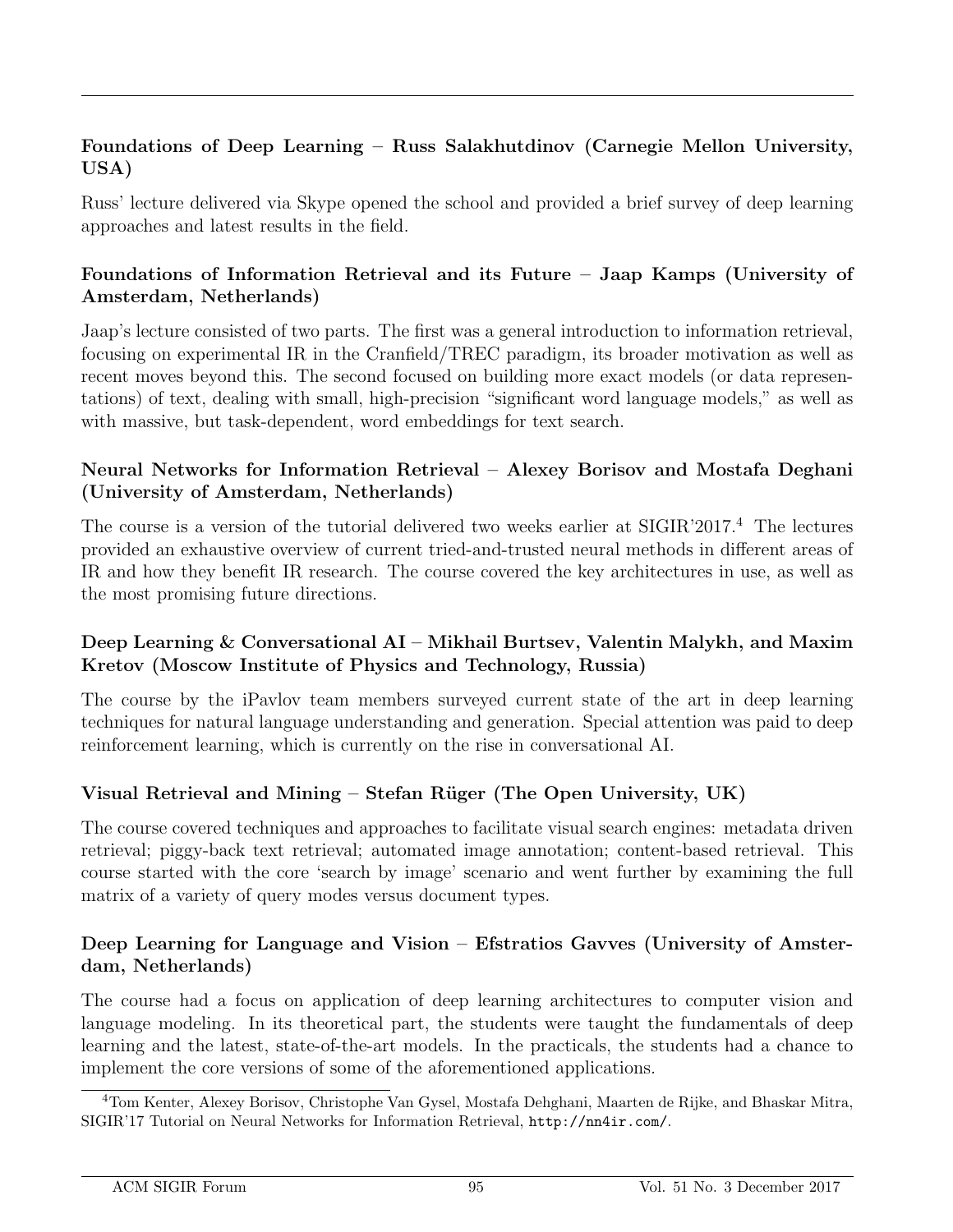#### An Interactive "View" of Probabilistic Models for Text Retrieval, Classification, Quantification – Giorgio Maria Di Nunzio (University of Padua, Italy)

The course provided an overview of probabilistic models for IR by means of interactive visualizations that allowed for an intuitive understanding of the stuff. The lectures were accompanied by entertaining hands-on activities.

#### Design and Implementation of User Experiments in Information Retrieval – Ying-Hsang Liu (Charles Sturt University, Australia)

This course provided students with an overview of the interactive information retrieval (IIR) evaluation studies, with particular reference to the modeling of users, tasks and contexts, methods for IIR studies and related experimental design issues with emphasis on search user interfaces.

#### Evaluating Personal Assistants on Mobile Devices – Julia Kiseleva (University of Amsterdam, Netherlands)

In her lecture, Julia proposed a research agenda for developing methods to evaluate and improve context-aware user satisfaction with mobile interactions using gesture-based signals at scale.

#### Sponsor's Lecture

Sergei Dukanov from Mail.Ru Group, one of the RuSSIR 2017 sponsoring organizations, gave a talk on Visual search for clothes and cars.

### 3 Young Scientist Conference

Two poster sessions ran over two consecutive evenings (Monday & Tuesday), during which the participants had an opportunity to discuss and exchange their research results and ideas. In total 62 posters were displayed. As in previous years, the Young Scientist Conference was one of the main highlights of the school.

### 4 Social Program

On the first evening of the school, the RuSSIR Welcome Reception was held in EverJazz and offered the participants an opportunity to get to know each other in informal settings. The closing party was held on Thursday in Dom Pechati club located in a former printing house. Light snacks and drinks were served, the party features a DJ set.

Social program included a tour to the Boris Yeltsin museum that was opened in the home city of the first president of Russia in 2015 and became Yekaterinburg's new highlight.

Many school attendees used a chance to climb *Vysotskiy* building located near the school venue. The tallest building in Russia outside Moscow (188 meter tall, 54 floors) is named after Vladimir Vysotskiy, a great soviet-era poet, musician and actor. An observation deck in the 52nd floor offers a panorama of the city and surroundings that stretches out 25 km. Some RuSSIR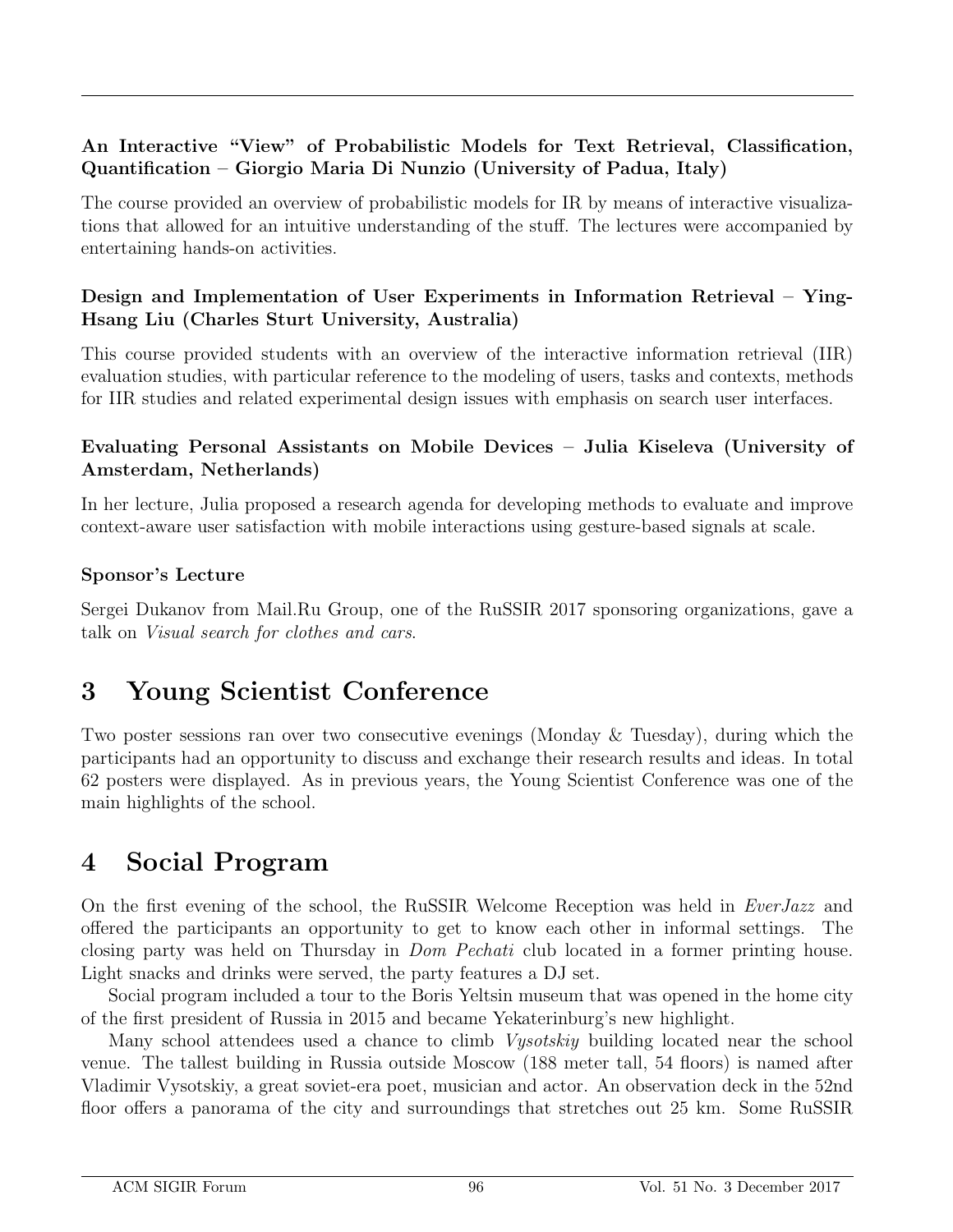participants managed to make a trip to the geographical border between Europe and Asia, which is located 18 kilometers to the west of the city center.

## 5 Hackathon

After the main school program a night hackathon for the most persistent participants was organized on Friday evening.<sup>5</sup> The hackaton took place in the office of the SKB Kontur company, one of the school's sponsors. Hackaton participants had to mine characteristic sequences of user actions in the log of a web application by SKB Kontur. The dataset consisted of encoded events along with timestamps and user IDs. The dataset contained about 13 million items corresponding to approximately 10,000 users interacting with the application during nine months. Ten teams (28 people) took part in the hackathon. The winning teams are *Good evening* (Daniluk, Silaev, Shelomencev), Amazonian (Labintsev, Kiselev, Chertushkin), and 11friends (Pankov, Abbache, Khudyakov).

## 6 Conclusions

The 11th Russian Summer School in Information Retrieval was a very successful event in many aspects. The school brought together participants with diverse backgrounds from Russia and abroad and facilitated cross-disciplinary exchange of experience and ideas. The RuSSIR students had a unique opportunity to learn new material that is not usually present in university curricula and receive feedback from their peers and lecturers during the poster sessions and informal communications. The event contributed to supporting a lively IR community in Russia and establishing ties with international colleagues. The organizers received very positive evaluation from attendees on various aspects of the school.

## 7 Acknowledgments

We thank Ural Federal University officials – Vladimir Kruzhaev, Sergey Ustelemov, Ekaterina Elfimova, Mikhail Volkov, Alexey Barashev, and Viktoria Polyakova – for their cooperation and support. We also thank Local Organizing Committee members and school volunteers, especially Valeria Bolotova, Polina Chikurova, Vladislav Blinov, Alexander Beloborodov, Svetlana Spitsina, Anna Poroshina, Timofey Epanchincev, Oleg Chislov, Valery Katzin, Egor Labintsev, Timus Khadyev, and Dmitry Ustalov.

We appreciate generous financial support from our sponsors: Mail.Ru<sup>6</sup> (golden level), Yandex<sup>7</sup> (bronze level), ExactPro Systems<sup>8</sup> and SKB Kontur<sup>9</sup> (partners), as well as PressIndex<sup>10</sup>(coffee

<sup>5</sup>https://kontur.ru/russir

 $^6$ http://go.mail.ru/

<sup>7</sup>http://yandex.com

<sup>8</sup>http://www.exactprosystems.com/

<sup>9</sup>https://kontur.ru/eng

 $10$ https://pressindex.ru/